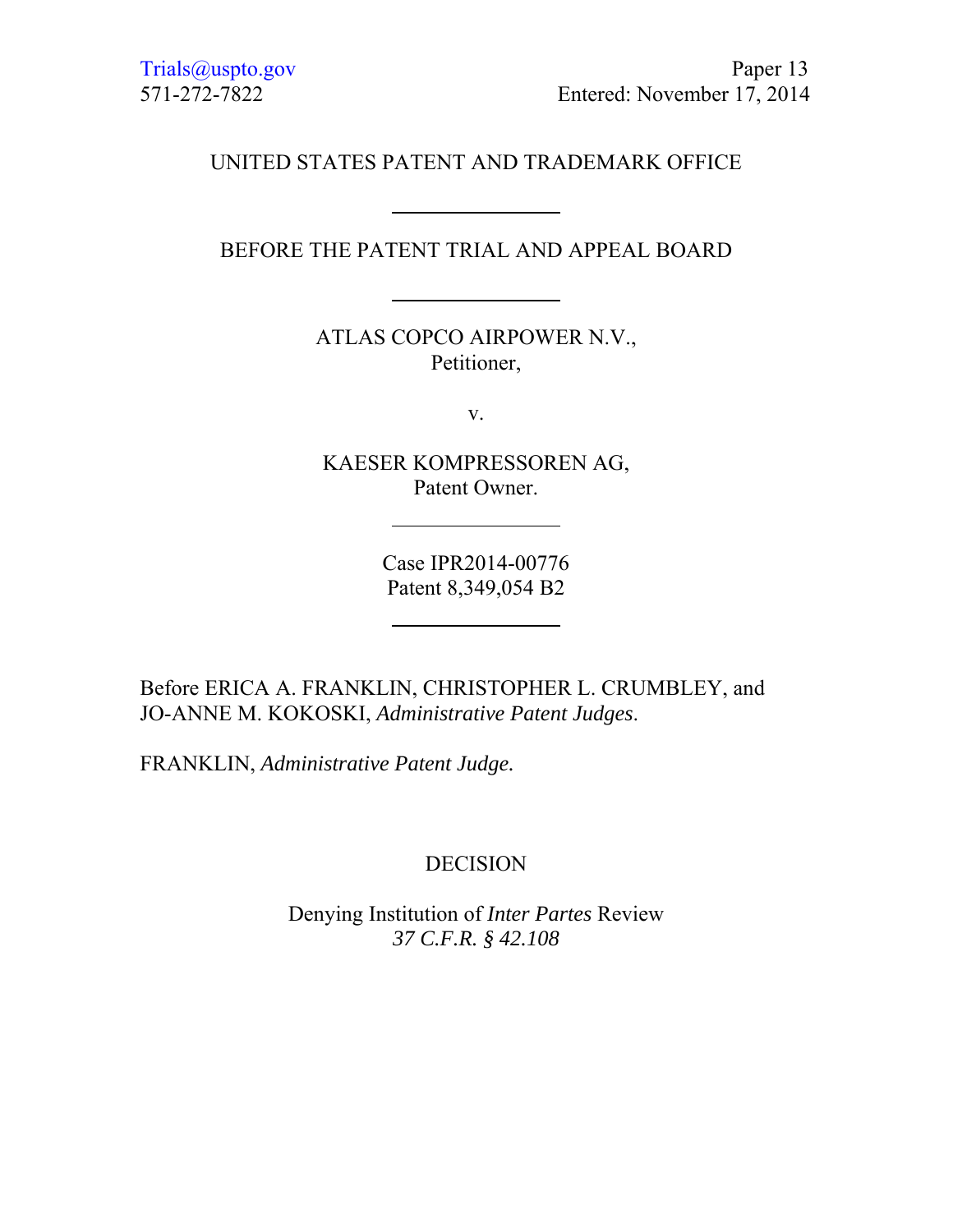# I. INTRODUCTION

Atlas Copco Airpower N.V. ("Petitioner") filed a Petition to institute an *inter partes* review of claims 1–20 of U.S. Patent No. 8,349,054 B2 (Ex. 1001, "the '054 patent"). Paper 1 ("Pet."). Kaeser Kompressoren SE ("Patent Owner") filed a Preliminary Response to the Petition. Paper 8 ("Prelim. Resp.").

We have jurisdiction under 35 U.S.C. § 314, which provides that an *inter partes* review may not be instituted "unless . . . there is a reasonable likelihood that the petitioner would prevail with respect to at least 1 of the claims challenged in the petition." Upon considering the Petition and Preliminary Response, we determine that Petitioner has not shown a reasonable likelihood that it would prevail in showing the unpatentability of any challenged claim. Accordingly, the Petition is *denied*.

## *A. Related Proceedings*

Petitioner and Patent Owner indicate that there are no related matters that would affect, or be affected by, a decision in this proceeding. Pet. 1; Paper 5, 2.

## *B. The '054 Patent (Ex. 1001)*

The '054 patent is directed to "an adsorption drying apparatus [and] an adsorption drying method . . . for drying compressed gases." Ex. 1001, 1:6–8. The apparatus comprises a rotatable, drum-like chamber having a plurality of parallel adsorption conduits, wherein the adsorption chamber can be moved through a drying sector, wherein compressed gas is dried, and a regeneration sector, in which adsorption material is regenerated. *Id*. at 1:31–36, 3:38–40. Disposed at a first end of the adsorption chamber is a first feeding line and a first discharging line, in which the first feeding line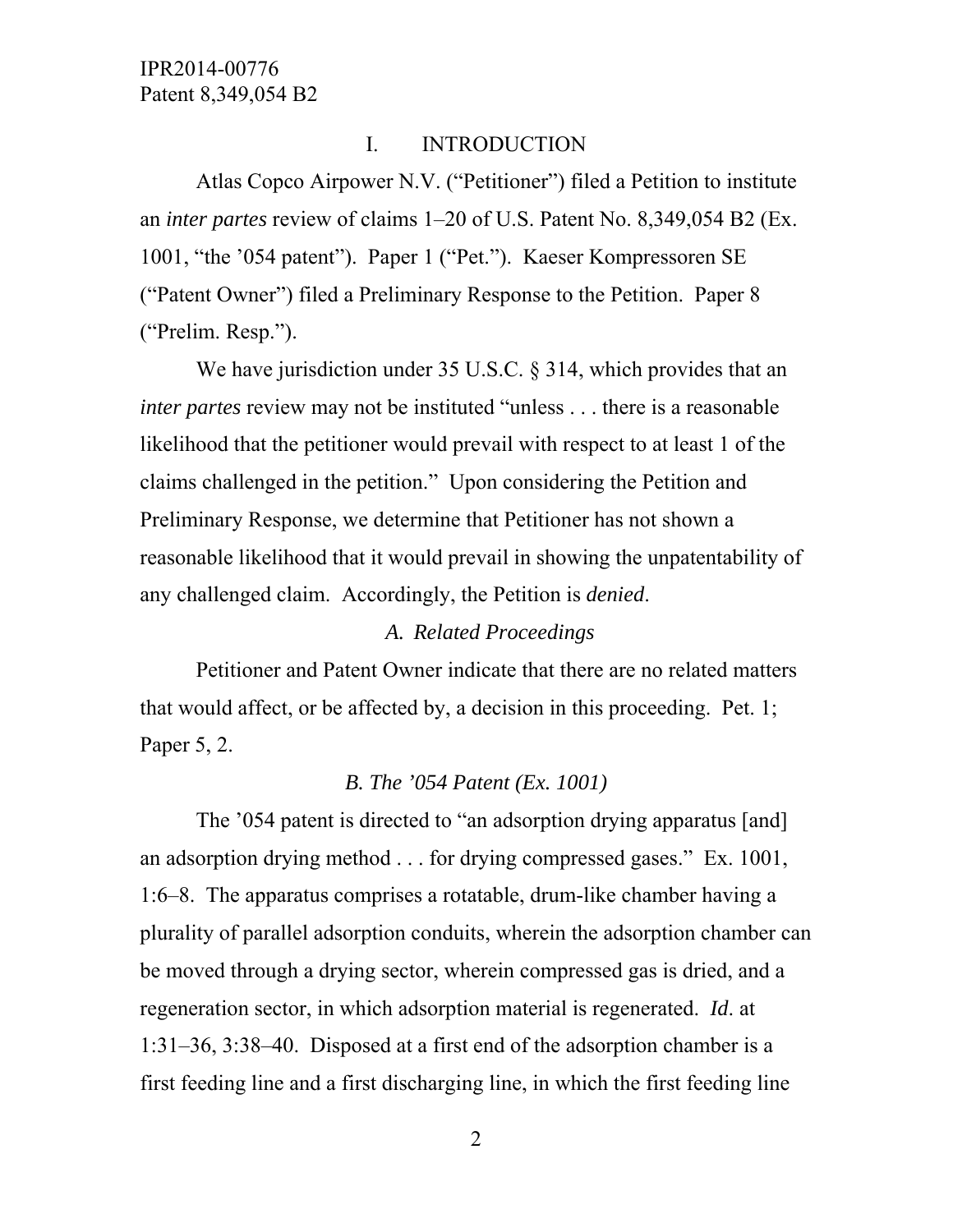"is configured such that the gas stream to be dried may be fed to the regeneration sector as a full flow." *Id*. at 3:29–30, 3:40–42. A second discharging line is in communication with a second feeding line "and thus forms a connecting line." *Id*. at 3:42–44. "A pressure increasing device is provided within the connecting line downstream of the condenser, so as to increase the pressure of the gas flowing from the second discharging line to the second feeding line." *Id*. at 3:44–48. The pressure-increasing device "prevents the formation of an undesired leakage stream in a simple manner." *Id.* at 4:30–32. The '054 patent states:

In the proposed adsorption drying apparatus, the pressure increasing device generates a positive differential pressure between the drying and regeneration sectors in order to prevent air from passing from the regeneration sector into the drying sector. The purpose of the pressure-increasing device hence is to compensate for the pressure loss of the gas from the regeneration inlet chamber to the drying outlet chamber via the regeneration sector, the condenser, the drying sector as well as the corresponding connecting lines to the chamber and, in addition, to build up the positive differential pressure mentioned above.

*Id.* at 4:38–48. "The pressure-increasing device may be a mechanical compressor, [e.g.,] a compressor and/or a fan and/or a pump." *Id*. at 5:46– 49.

## *C. Illustrative Claims*

Independent claims 1 and 15 of the '054 patent are illustrative of the claims at issue:

1. An adsorption drying apparatus, particularly for drying a compressed gas, comprising an adsorption chamber (11) having a plurality of adsorption conduits (101) containing an adsorption material (123),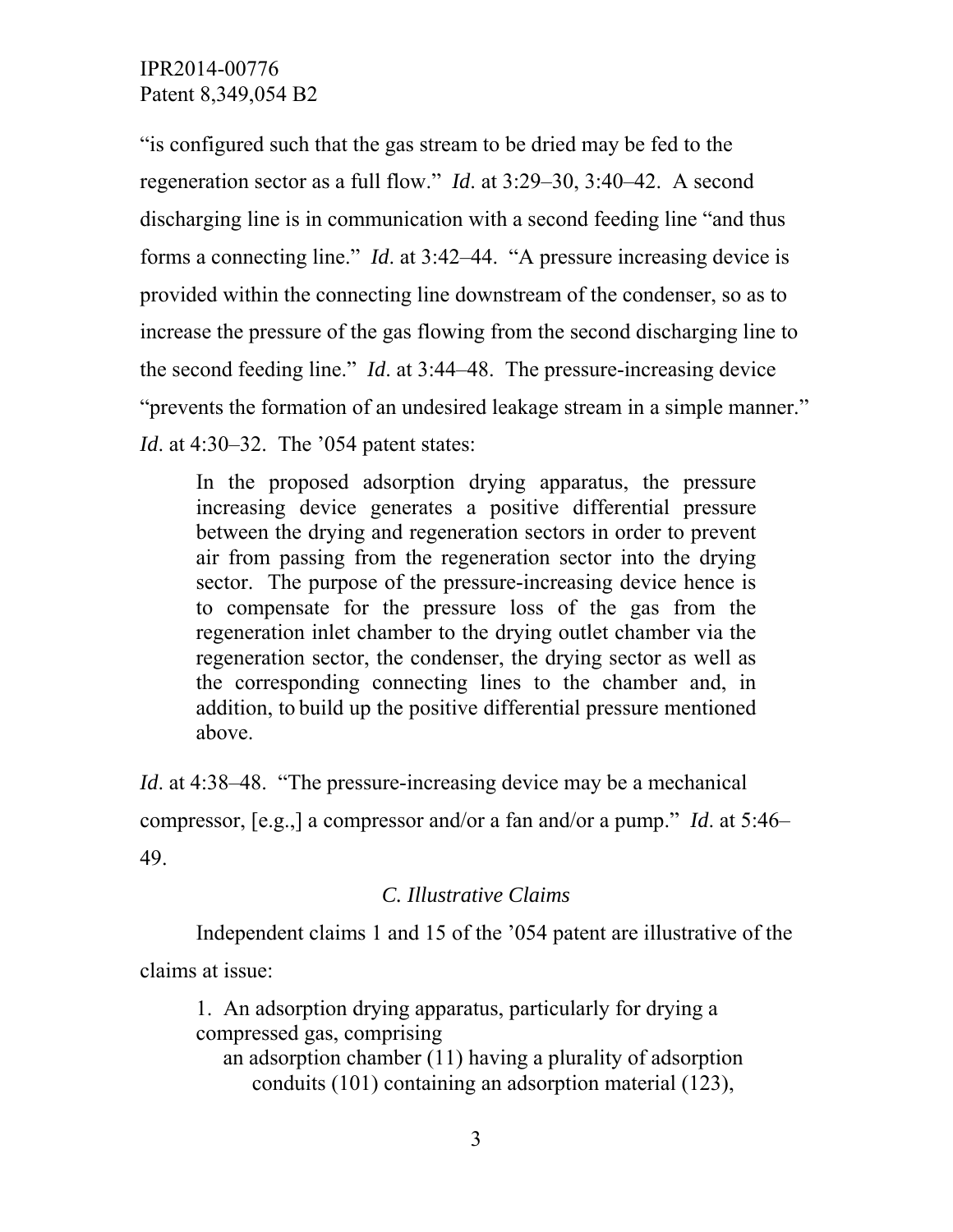$\overline{a}$ 

a first feeding line (106) and a first discharging line (109) disposed at a first end (111) of the adsorption chamber (11), and a second feeding line (108) and a second discharging line (107) disposed at a second end (112) of the adsorption chamber (11), wherein the adsorption chamber (11) is rotatable with respect to the feeding and discharging lines (106, 107, 108, 109),

the adsorption conduits being fluidically connectable in temporal alternation with the first feeding line (106) and the second discharging line  $(109)^1$  or the first discharging line  $(107)^2$  and the second feeding line (108), so that a drying sector (102) and a regeneration sector (103) are defined, wherein the gas is dried in the drying sector (102), and the adsorption material (123) is regenerated in the regeneration sector (103),

- the first feeding line (106) being configured such that the gas to be dried is feedable to the regeneration sector (103) as a full flow,
- the second discharging line (107) being in communication with the second feeding line (108) and thus forming a connecting line in which a condenser is provided,
- a pressure increasing device (18) provided within the connecting line to increase pressure of the gas flowing from the second discharging line (107) to the second feeding line (108),
- a cooling stream optionally branched off at the first (111) or second end (112) of the adsorption chamber (11), so as to cool the adsorption chamber (11) within a cooling sector (119), and
- the regeneration sector (103) and the drying sector (102) being connected in cascade for a serial through-flow, such that a gas stream fed to the drying sector (102)

<sup>&</sup>lt;sup>1</sup> Petitioner notes (Pet. 28), and we agree, this occurrence of " $(109)$ " is a typographical error that should read "(107)."

<sup>&</sup>lt;sup>2</sup> Petitioner notes (Pet. 28), and we agree, this occurrence of " $(107)$ " is a typographical error that should read "(109)."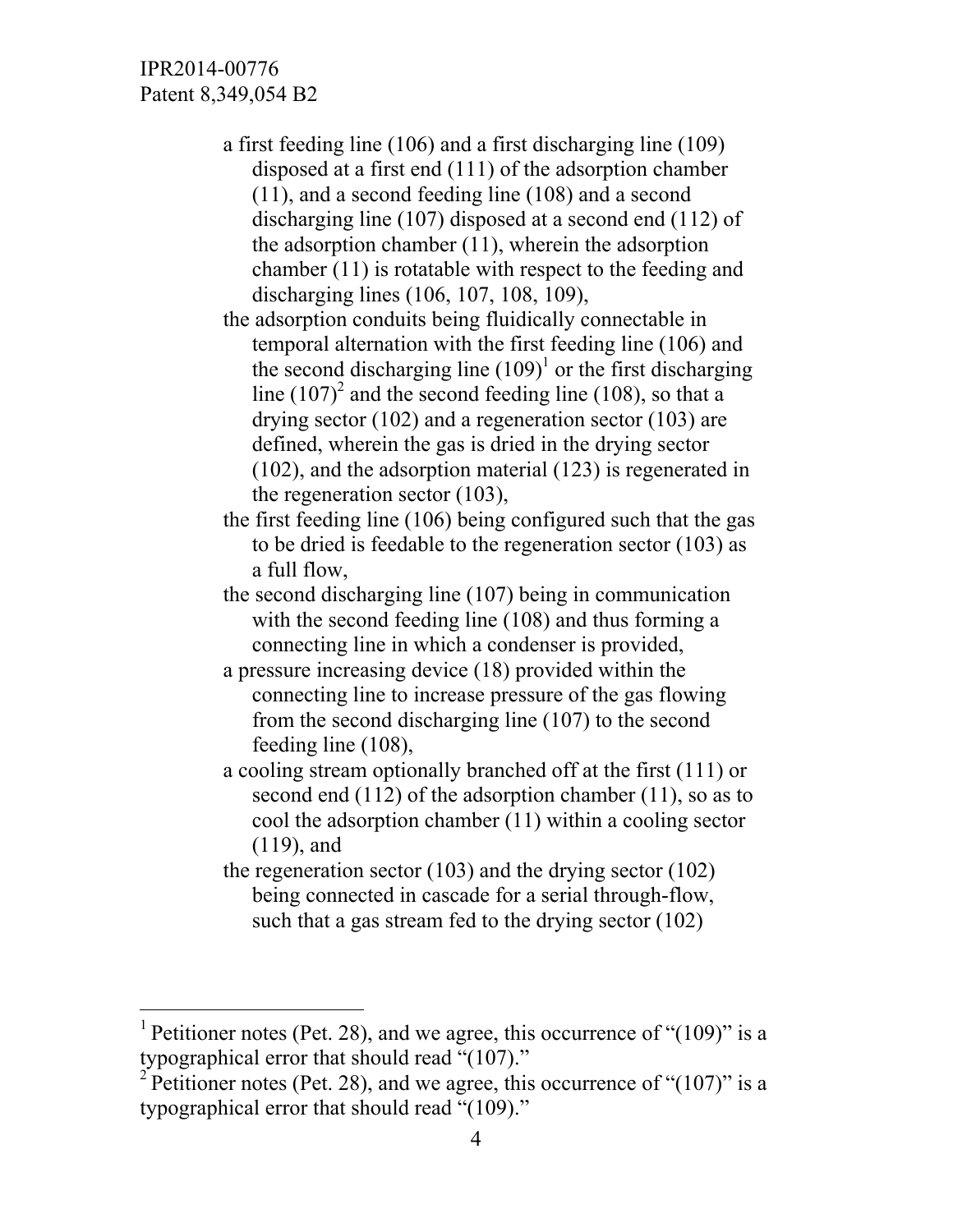> essentially completely corresponds to a gas stream discharged from the regeneration sector (103), optionally including the a gas stream discharged from the cooling sector.

Ex. 1001, 13:48–14:21.

15. An adsorption drying method for drying a compressed gas, the method comprising the following steps a) to e):

- a) providing an adsorption chamber (11) having a plurality of adsorption conduits (101);
- b) conducting the gas to be dried in according to a full flow principle from a first end (111) of the adsorption chamber (11) to a second end (112) of the adsorption chamber (11) through a regeneration sector (103);
- c) increasing a pressure of the gas after conducting it through the regeneration sector;
- d) conducting the gas from the second end (112) to the first end (111) of the adsorption chamber (11) through a drying sector (102); and
- e) rotating the adsorption chamber (11).

*Id*. at 15:35–16:8.

# *D. The Prior Art*

Petitioner relies on the following prior art:

| Jonsson   | US 3,855,719, issued Dec. 24, 1974             | Ex. 1002 |
|-----------|------------------------------------------------|----------|
| Vertriest | US 2003/0163929 A1, published Sept. 4,<br>2003 | Ex. 1003 |
| White     | US 6,527,836 B1, issued Mar. 4, 2003           | Ex. 1004 |
| Dunne     | US 2005/0150378 A1, published July 14,<br>2005 | Ex. 1005 |

Petitioner also relies on the declaration of Dr. James A. Ritter (Ex. 1006).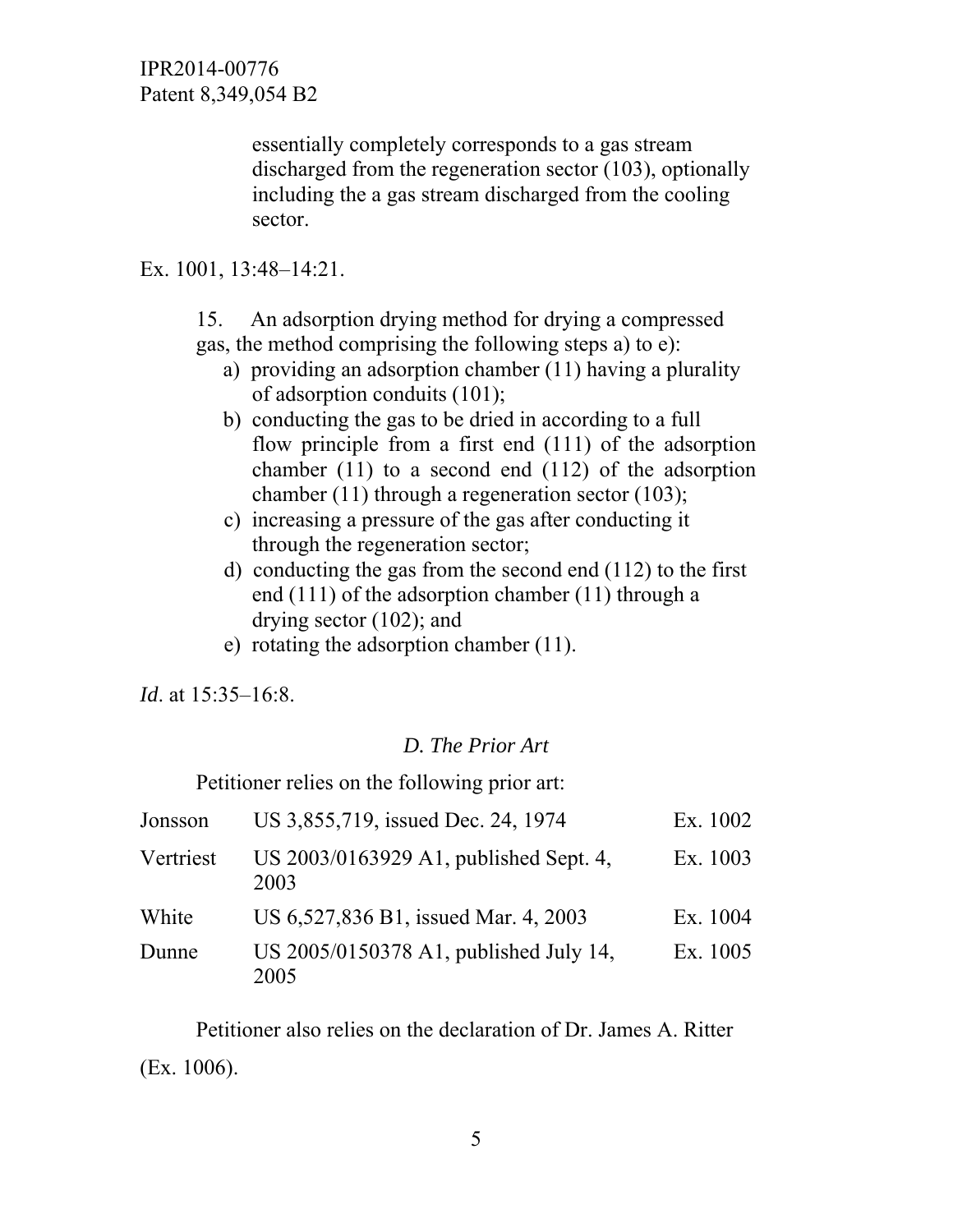# *E. The Asserted Grounds*

Petitioner challenges claims 1–20 of the '054 patent on the following grounds:

| Reference(s)                  | <b>Basis</b> | Claims                               |
|-------------------------------|--------------|--------------------------------------|
| Jonsson                       | \$102        | $1-4, 6, 15, and 17$                 |
| Jonsson and Vertriest         | \$103(a)     | 5 and 14                             |
| Jonsson and White             | § 103(a)     | $  1-4, 6, 12, 13, 19,$ and          |
|                               |              | 20                                   |
| Jonsson and Dunne             | \$103(a)     | $\vert 7, 16, \text{ and } 18 \vert$ |
| Jonsson, White, and Dunne     | \$103(a)     | $\sqrt{8-11}$                        |
| Jonsson, White, and Vertriest | \$103(a)     | 5 and 14                             |

# II. ANALYSIS

### *A. Claim Construction*

In an *inter partes* review, the Patent Trial and Appeal Board ("Board") interprets claim terms in an unexpired patent according to the "broadest reasonable construction in light of the specification of the patent" in which they appear. 37 C.F.R. § 42.100(b). Under that standard, and absent any special definitions, the Board gives claim terms their "ordinary and customary meaning," as would be understood by one of ordinary skill in the art at the time of the invention. *In re Translogic Tech., Inc*., 504 F.3d 1249, 1257 (Fed. Cir. 2007) (quoting *Philllips v. AWH Corp.*, 415 F.3d 1303, 1312 (Fed. Cir. 2005) (en banc)). Any special definitions for claim terms must be set forth in the Specification with "reasonable clarity, deliberateness, and precision." *In re Paulsen*, 30 F.3d 1475, 1480 (Fed. Cir. 1994).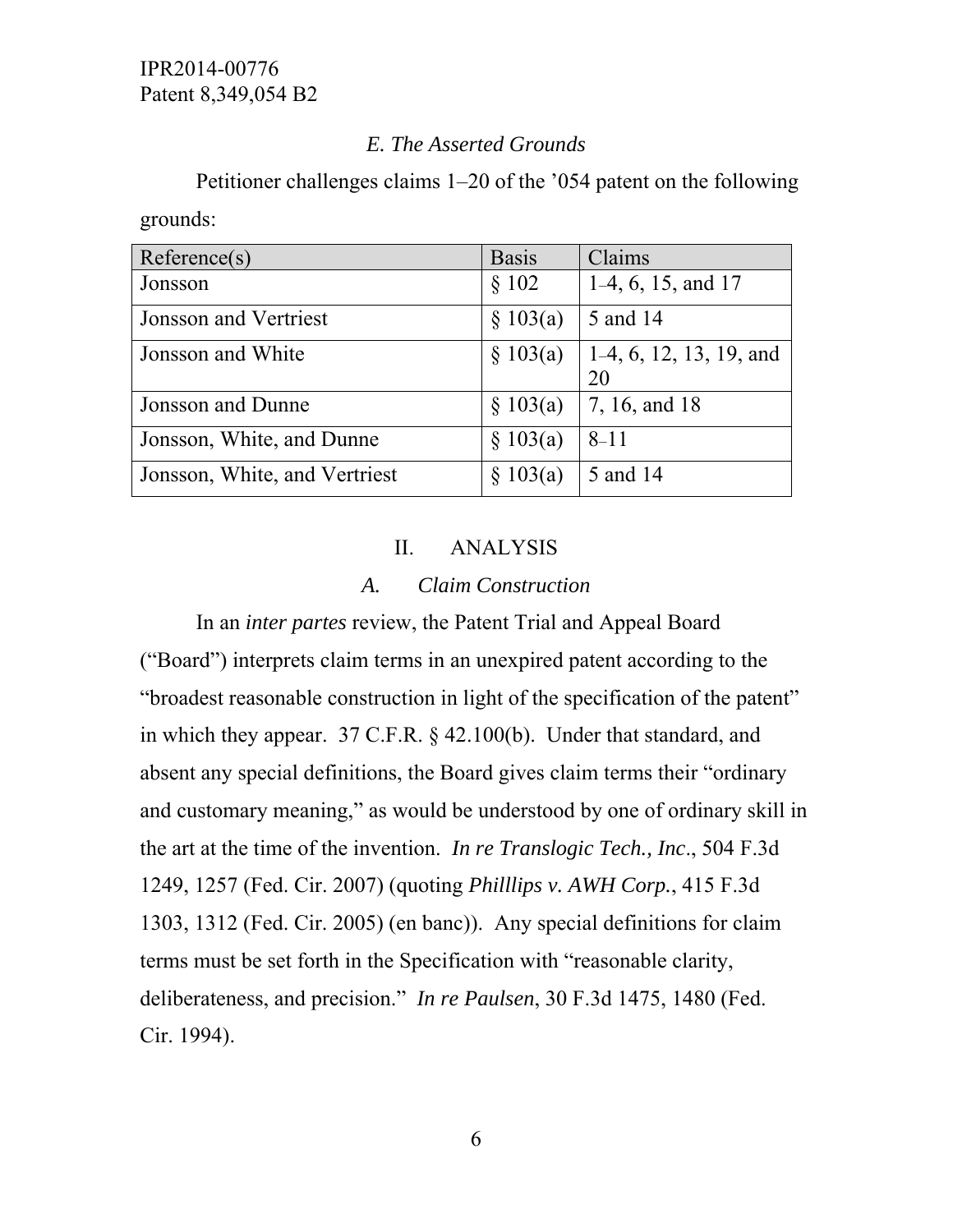Petitioner states that the Specification of the '054 patent "provides a number of express definitions for several claim terms." Pet. 4. Petitioner does not propose constructions for claim terms of the '054 patent that differ from these definitions. Rather, Petitioner provides a discussion of certain claim terms "to orient the Board and familiarize it with the nomenclature of the '054 patent." Pet. 6. Patent Owner does not propose constructions for any claim terms. We determine that in view of our analysis, further construction of these defined claim terms is not necessary.

#### *B. Anticipation of Claims 1–4, 6, 15, and 17 by Jonsson (Ex. 1002)*

 Petitioner contends that Jonsson anticipates claims 1–4, 6, 15, and 17. Pet. 25.

## *1. Jonsson*

Jonsson discloses a regenerative drier device and a method for using the device to treat hot, compressed gas. Ex. 1002, 5:41–42, 6:27–28. The regenerative drier comprises a rotor rotatably mounted in a housing having an inlet and an outlet; means in said housing dividing the space occupied by said rotor into a regenerating zone and a drying zone; a condenser in said housing; means for conveying substantially all the hot gas from a compressor successively from said inlet through rotor channels in said regenerating zone, said condenser, and rotor channels in said drying zone to said outlet; means defining a cooling zone at one end of said rotor between said regenerating and drying zones; ejector means connecting said cooling zone to said conveying means, whereby the flow of hot gas in said conveying means draws gas from said cooling zone to lower the pressure therein to a value less than in the other two zones; and means connecting said cooling zone to the edges of said regenerating zone to collect any hot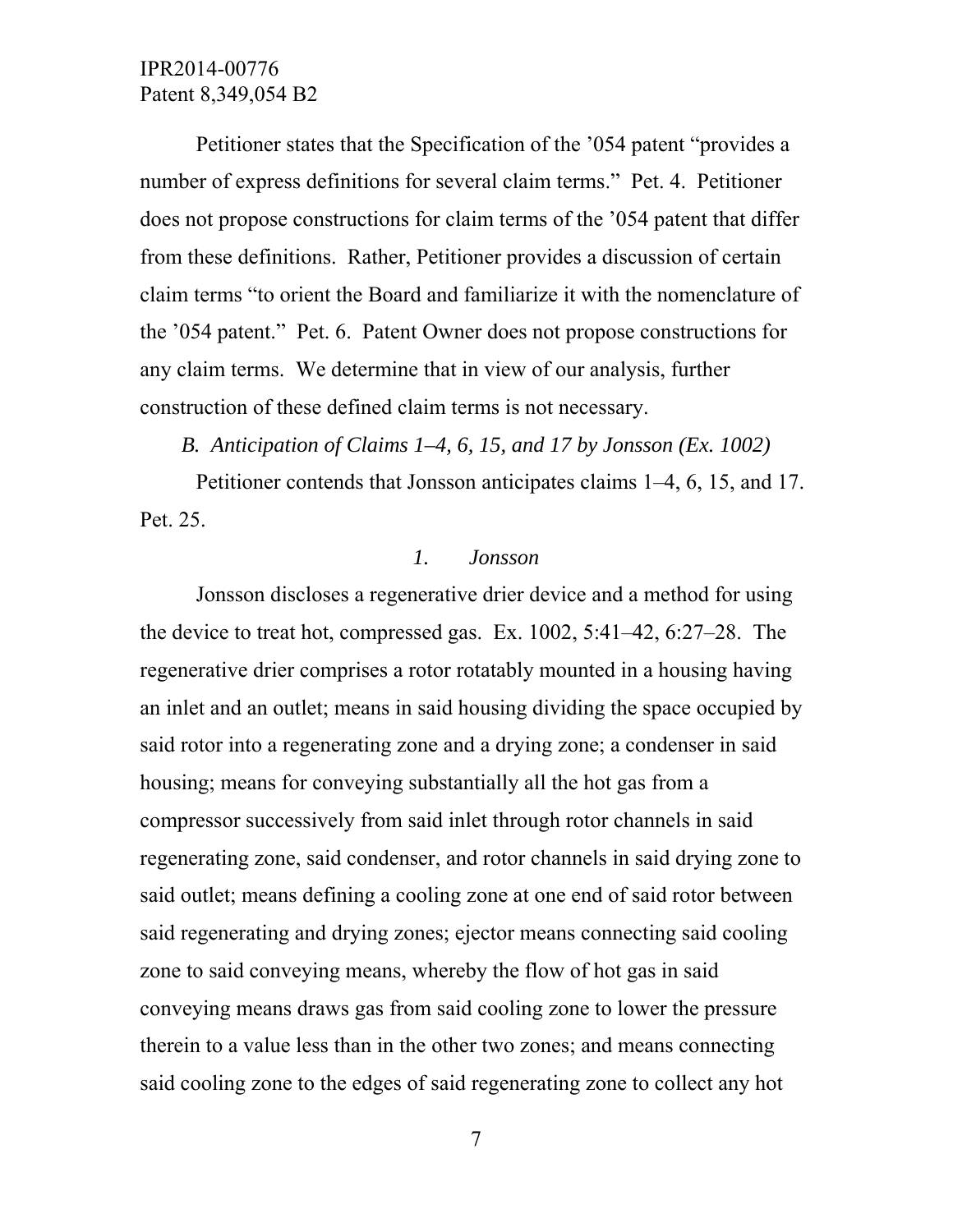#### gases escaping therefrom. *Id*. at 5:41–6:57. Jonsson states:

During the passage of the compressed air through the drier there will naturally occur pressure losses and therefore the pressure becomes lower in the drying zone than in the regenerating zone. Leakage of the moist compressed air from the regenerating zone into the drying zone is prevented by the fact that the drying zone is surrounded on both sides of the rotor 12 by the grooves arranged in the closures. These grooves communicate with the cooling zone in which the lowest pressure exists and the leakage is sucked out by the ejector 78 and returns to the main flow of compressed air in front of the condenser 14.

#### *Id*. at 4:18–29.

Jonsson discloses an embodiment wherein "the under-pressure of the cooling sector is not produced by an ejector but by a blower 86 the suction side of which communicates with the pipe 76 coming from the cooling zone 56 and the pressure side of which ends in the pipe 64." *Id*. at 4:63–5:1. In this embodiment, "[t]he blower 86 produces the intended under-pressure in the cooling zone." *Id*. at 5:1–2.

### *2. Analysis*

#### *a. Independent claim 1*

Petitioner contends that Jonsson discloses every element of independent claim 1. Pet. 25. In particular, Petitioner asserts that "Figure 2 of *Jonsson* discloses a pressure-increasing device in the form of a blower 86 positioned 'within the connecting line', *i.e.*, within the 'line' formed … by the communication of gas between the second discharging line 107 and the second feeding line 108." *Id*. at 30. Petitioner asserts that Jonsson discloses that one side of the blower 86 is integrated into pipe 64, i.e., the second discharging line. *Id*. Thus, according to Petitioner, the blower is "within the connecting line" because the blower "is part of the connecting line between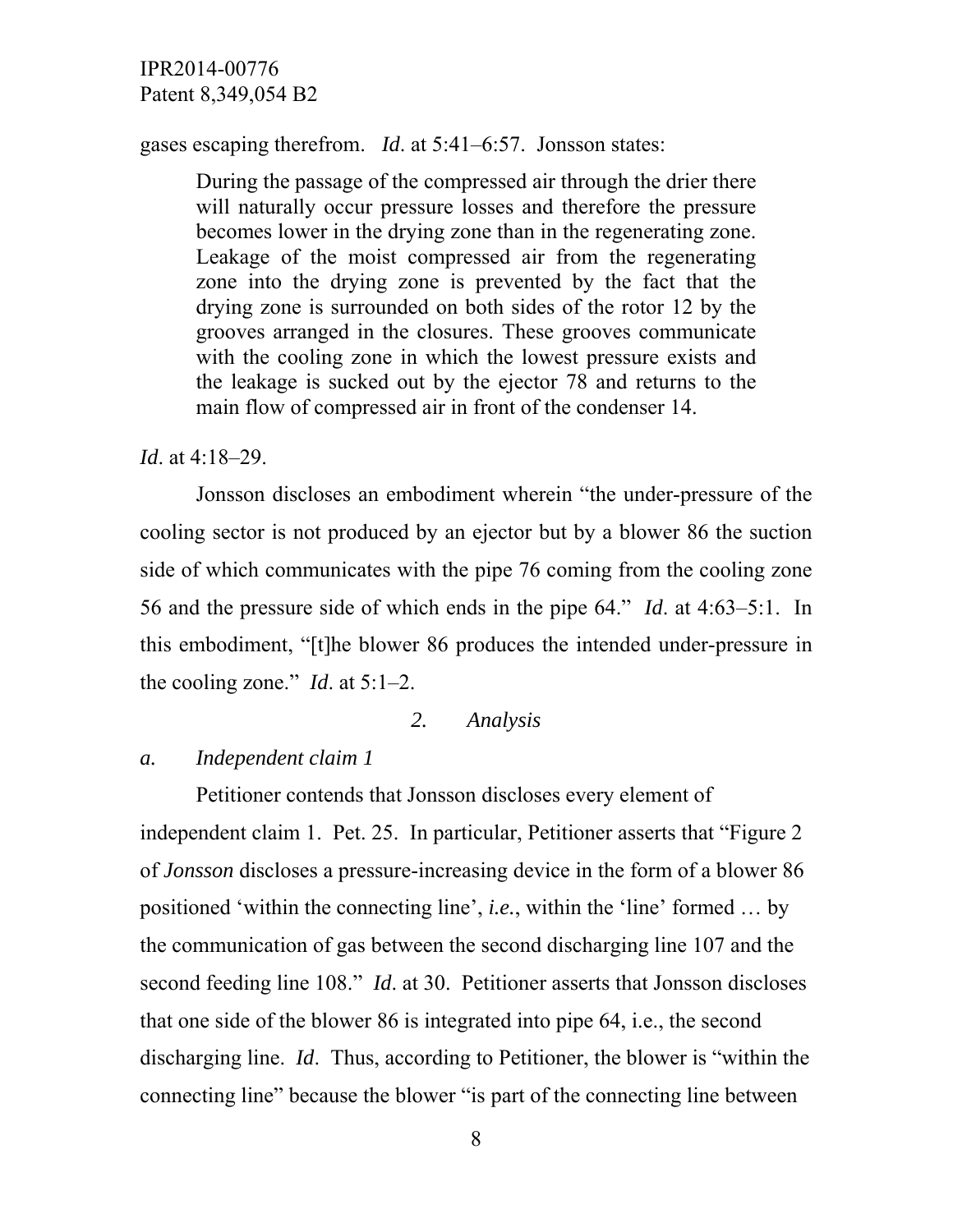second discharging line of the regeneration sector and the second feeding line of the drying sector." *Id*. (citing Ex. 1006 ¶ 59). Further, according to Petitioner, "[t]he blower 86 is positioned such that it increases the pressure of the gas in the 'connecting line' as it leaves the regeneration sector through the pipe 64 and travels to the drying sector." *Id*.

Patent Owner asserts that "neither the spatial arrangement nor the technical effect of the blower 86 is recited correctly in the Petition." Prelim. Resp. 14–15. According to Patent Owner, for Jonsson's blower to be within the connecting line described by Petitioner, "both the suction side and the pressure side of the blower 86 would have to be in communication with upstream and downstream portions, respectively, of the line between pipe 64 and arrow 74." *Id*. at 15. Patent Owner asserts that, although the pressure side of the blower ends in the pipe 64, Jonsson discloses that the suction side of the blower "communicates with the pipe 76 coming from the cooling zone 56." *Id*. (citing Ex. 1002, 4:63–5:2). Thus, according to Patent Owner, "the suction side and the pressure side of the blower 86 each communicate with two separate and different gas flows or lines." *Id*. at 16.

We agree with Patent Owner. The suction side of the blower is in communication with the cooling sector, which is not part of the connecting line. Consequently, based on the information presented, we agree with Patent Owner's assertion that that the blower is not provided "within the connecting line," as required by claim 1.

Further, we agree with Patent Owner, *see* Prelim. Resp. 17, that Jonsson does not disclose that the blower increases the pressure of the gas flowing from the second discharging line 107, i.e., the regeneration outlet, to the second feeding line 108, i.e., the drying inlet. Jonsson discloses that "the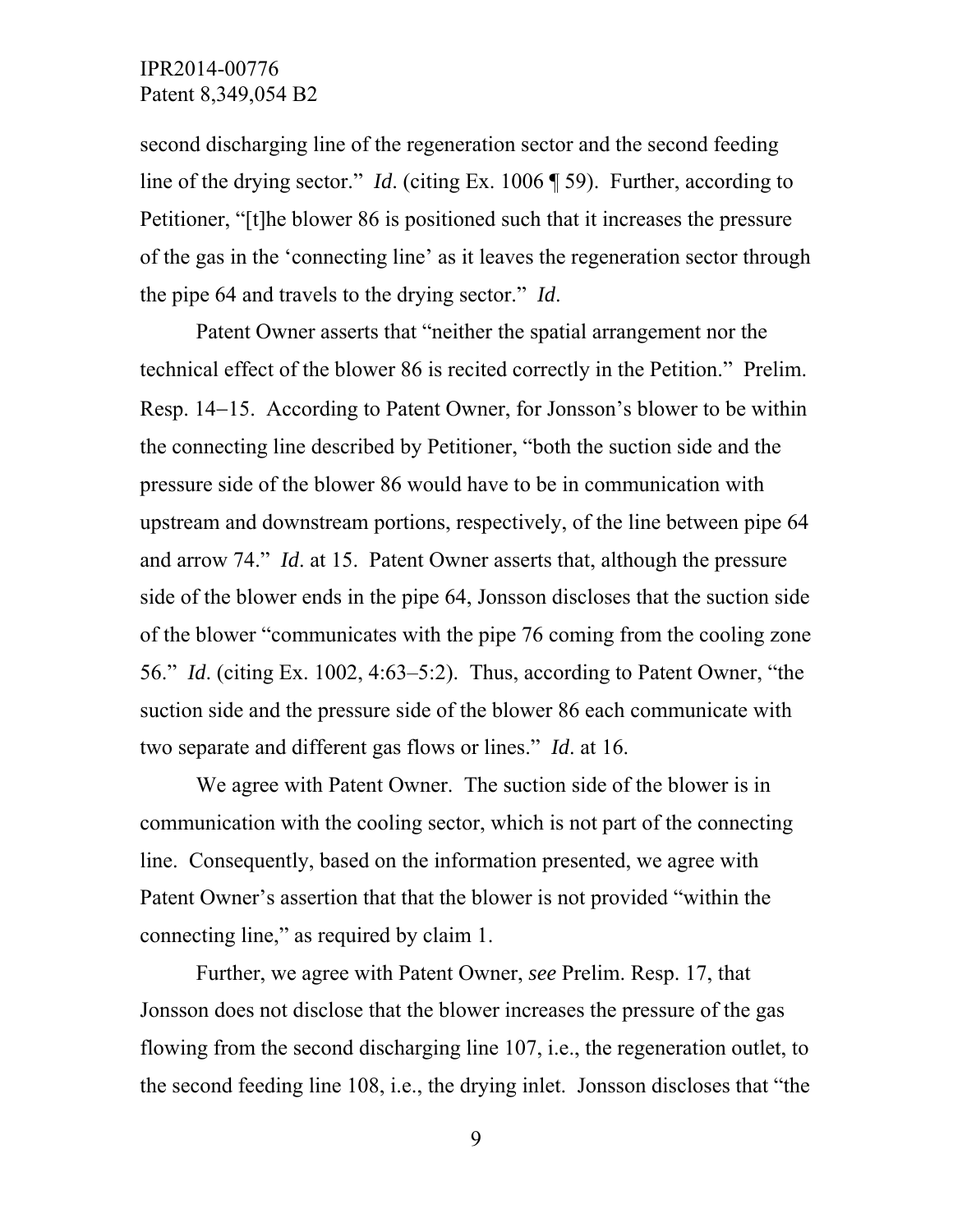pressure of the gas is higher in the regenerating zone than in the drying zone as a consequence of inevitable flowing losses in the apparatus, an overflow of moist gas into the drying zone might take place and such an overflow may risk the intended drying effect." Ex. 1002, 1:28–32. Jonsson explains that its invention addresses this leakage by returning the leakage air to the warm, moist gas flow before it reaches the drying zone, or it is drained to a third zone located between the regenerating and the drying zones to be sucked back to the main flow together with cooling gas passing through this third zone. *Id*. at 1:33–41, 4:18–21. Thus, leakage of the moist compressed air from the regenerating zone into the drying zone is prevented. In other words, contrary to Petitioner's assertion, *see* Pet. 12, Jonsson does not disclose addressing leakage by using its blower to increase pressure of the gas flowing from the second discharging line to the second feeding line.

Consequently, based on the information presented, Petitioner has not established sufficiently that Jonsson discloses every limitation of independent claim 1. Therefore, on this record, we determine Petitioner has not set forth a reasonable likelihood that it would prevail in showing that independent claim 1, or its dependent claims 2–4 and 6, are anticipated by Jonsson.

### *b. Independent claim 15*

The method of independent claim 15 does not recite a pressureincreasing device, but does require the step of "increasing a pressure of the gas after conducting it through the regeneration sector." Petitioner asserts that "*Jonsson* discloses placing a blower 86 in such a way as to increase the pressure of the gas after it has traveled through the regeneration sector." Pet. 37. According to Petitioner, because the blower is positioned downstream of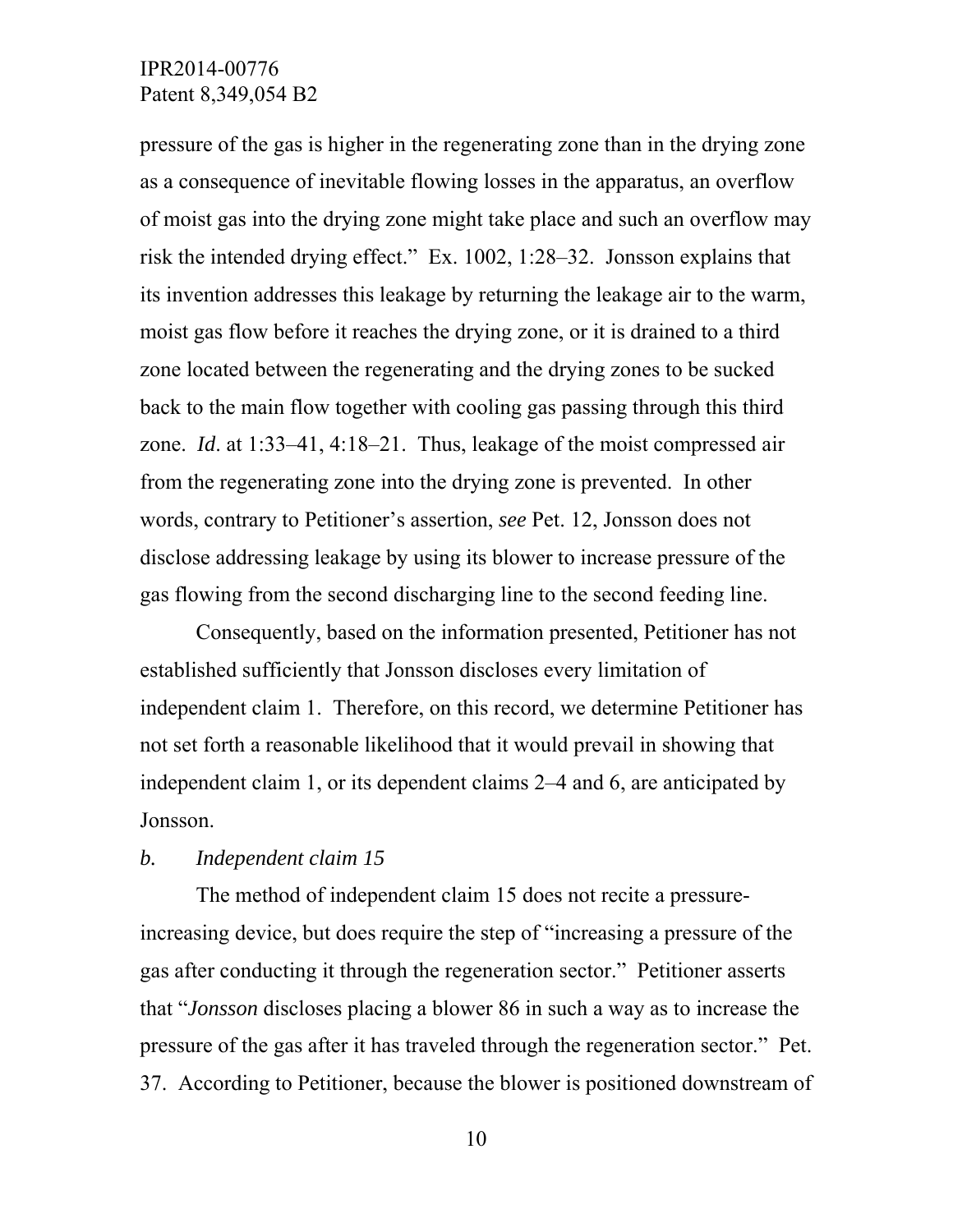the regeneration zone, "gas leaving the blower 86 must be doing so at some degree of increased pressure because *Jonsson* refers to the output side of the blower as the 'pressure side.'" *Id*. Petitioner asserts that "it is beyond dispute that gas put into a blower . . . will exit the blower at a higher pressure than the pressure at which it entered." *Id*. (citing Ex. 1006 ¶ 80).

Claim 15 recites, in part, "b) conducting the gas to be dried in according to a full flow principle from a first end (111) of the adsorption chamber (11) to a second end (112) of the adsorption chamber (11) through a regeneration sector (103); c) increasing a pressure of gas after conducting it through the regeneration sector." Ex.  $1001$ ,  $15:39-16:4$ . In other words, the claim requires increasing a pressure of the full flow of gas to be dried after conducting it through the regeneration sector. As discussed regarding claim 1, Jonsson discloses that the suction side of the blower 86 is in communication with the cooling zone, not the regeneration sector. Ex. 1002, 4:66–68. Thus, in Jonsson, only a portion of the gas, i.e., the gas that leaks from the regenerating zone into the cooling zone, travels through the blower 86. Consequently, even if the passage of gas through blower 86 increases the pressure of that gas, Petitioner has not shown that the full flow of gas was subjected to that passage.

Accordingly, based on the information presented, Petitioner has not established sufficiently that Jonsson discloses every limitation of independent claim 15. Therefore, on this record we determine Petitioner has not set forth a reasonable likelihood that it would prevail in showing that independent claim 15, or its dependent claim 17, are anticipated by Jonsson.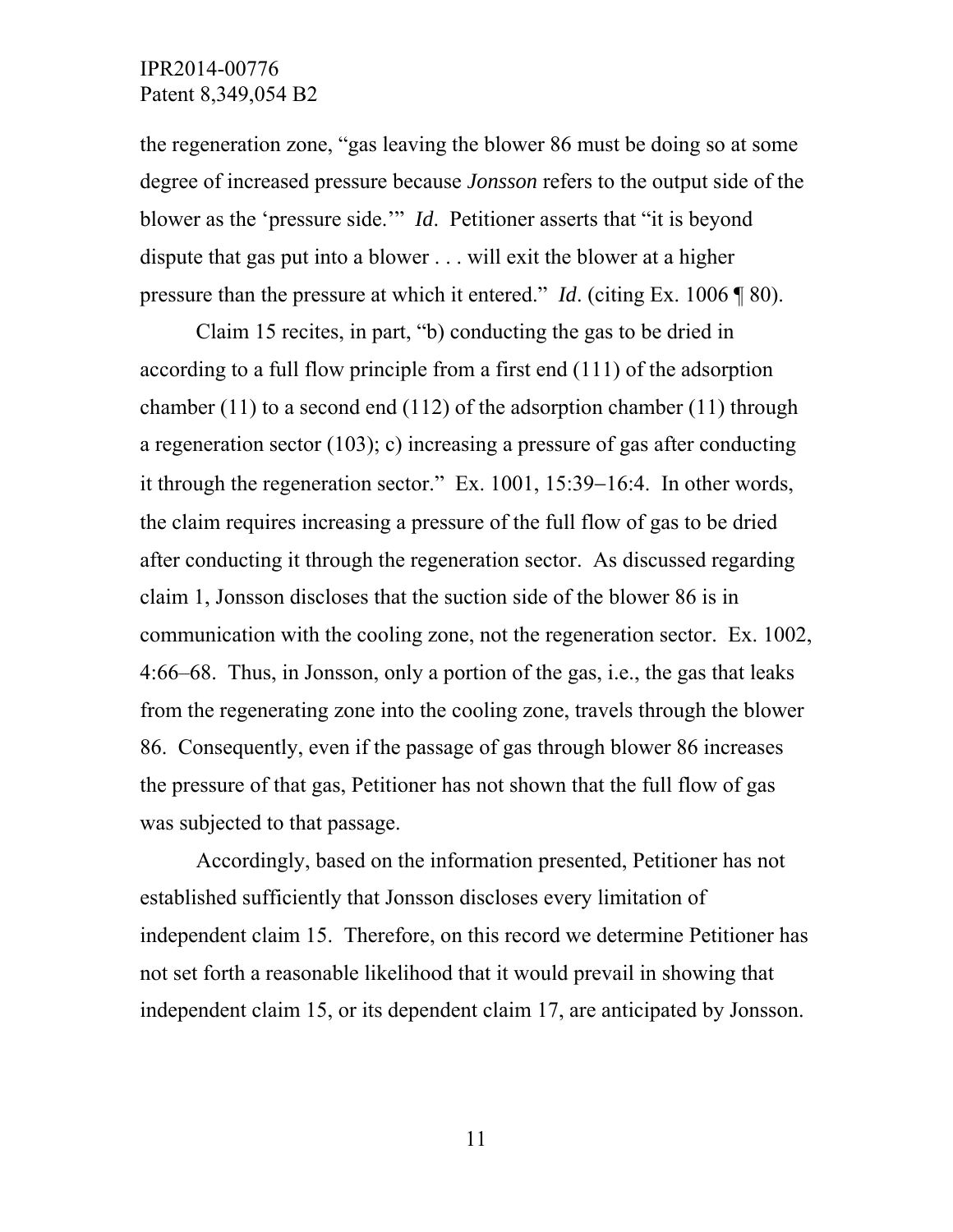# *C. Obviousness of Claims 5 and 14 over Jonsson (Ex. 1002) and Vertriest (Ex. 1003)*

 Petitioner contends that claims 5 and 14 are rendered obvious by the combination of Jonsson and Vertriest. Pet. 44–45. Claims 5 and 14 depend from claim 1. Petitioner asserts that "*Jonsson* discloses all the elements of claim 1," and relies on Vertriest only as disclosing an additional limitation of claims 5 and 14, i.e., "using the onboard condenser of the input compressor as the condenser required by claim 1 . . . such that the 'compressor condenser forms at least in part the condenser provided in the connecting line.'" Pet. 44 (citations omitted). Petitioner does not rely on Vertriest to cure the deficiencies of Jonsson discussed above with respect to the limitations of claim 1.

 As set forth above, Petitioner has not established that Jonsson discloses all of the limitations of claim 1. Accordingly, we determine that the record before us does not establish a reasonable likelihood that Petitioner would prevail in establishing that claims 5 and 14, which depend from claim 1, would have been obvious over the combination of Jonsson and Vertriest under § 103(a).

# *D. Obviousness of Claims 1–4, 6, 12, 13, 19, and 20 over Jonsson (Ex. 1002) and White (Ex. 1004)*

 Petitioner contends that claims 1–4, 6, 12, 13, 19, and 20 are rendered obvious by the combination of Jonsson and White. Pet. 46–47.

## *1. White*

White discloses "[a] rotating drum adsorber process and system includ[ing] a rotating drum of adsorbent medium in a shell including partitions that define an adsorption sector, a regeneration sector[,] and a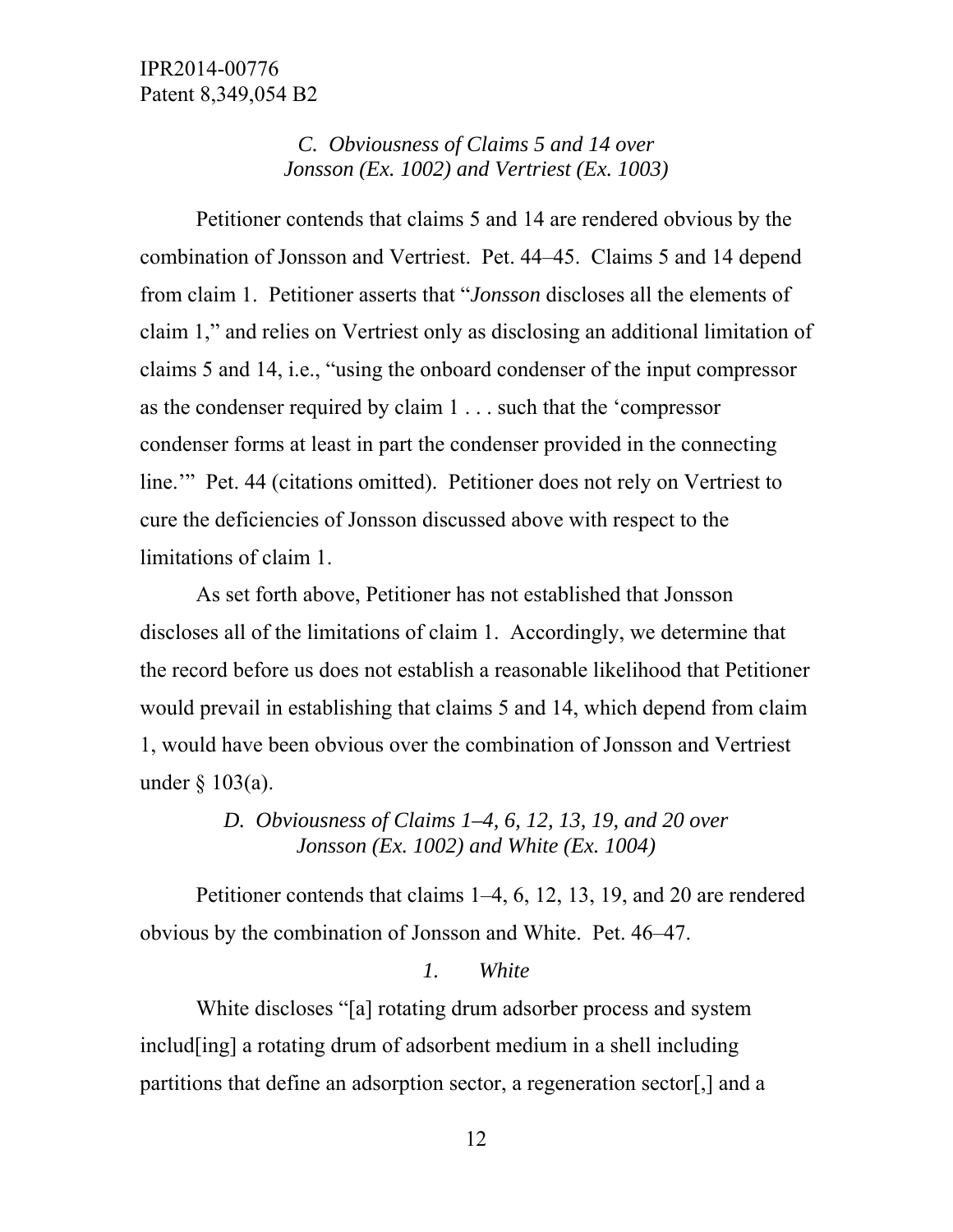cooling sector." Ex. 1004, Abstract. In a preferred embodiment, a portion of moist gas feed stream 30 is directed through compressor after-cooler 34 into adsorption (drying) sector 38, while another portion of moist feed inlet stream 30 is diverted as regeneration stream 44 through regeneration sector 40. *Id.* at 26:41–50. Upon exiting regeneration sector 40, regeneration exhaust stream 46 is cooled, and condensed water is separated and collected. *Id.* at 26:55–58. Regeneration exhaust stream 44 is then combined with moist gas feed inlet stream 30 and directed to adsorption sector 38. *Id*. at 26:58–61. To ensure that any leakage will pass only in the direction from adsorption sector 38 into regeneration sector 40, to avoid contamination of the adsorption sector, the regeneration sector is kept at a lower pressure than the adsorption sector, the regeneration sector is kept at a lower pressure than<br>the adsorption sector. *Id*. at 26:61–66. A device, such as blower 48, is used to increase the pressure of lower pressure cooled regeneration exhaust stream 46 before combining it with higher pressure moist gas feed inlet stream 30. *Id.* at 26:66–27:6.

White Figure 1 is reproduced below:



Figure 1 is a schematic diagram showing a flow according to the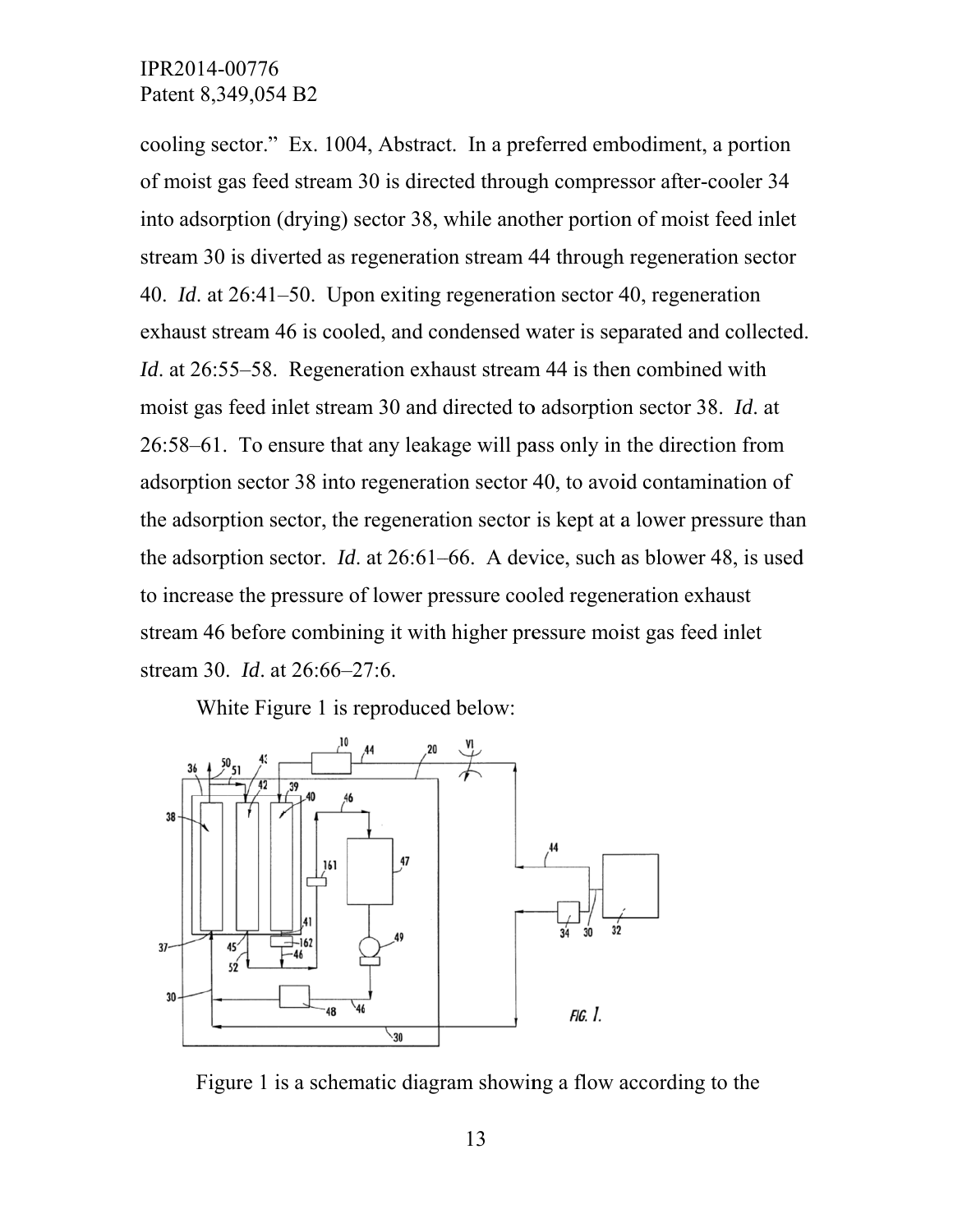preferred embodiment of the rotating drum adsorber process and system. *Id*. at 24:13–18.

## *2. Analysis*

### *a. Claims 1–4 and 6*

Petitioner asserts that, in the event that the Board disagrees that Jonsson discloses a pressure-increasing device located within the connecting line, White "discloses the claimed pressure-increasing device in the form of a blower 48 that is undeniably located 'within the connecting line' between the exit of the regeneration sector 40 and the entrance to the drying sector 38." Pet. 46 (citing Ex. 1004, Fig.1, element 48). Petitioner asserts that although White uses "a blower in a part of the line that does not handle the full flow of the incoming compressed gas, . . . *Jonsson* teaches that using a blower in a full flow environment is possible." *Id*. (citing Ex. 1006 ¶ 86). According to Petitioner, positioning a blower within the connecting line, in a full flow device, amounts to a simple arrangement of old elements with each performing the same function it had been known to perform, yielding no more than one would expect from such an arrangement. *Id*. at 47 (citing *KSR Int'l Co. v. Teleflex Inc.*, 550 U.S. 398, 417 (2007).

 We disagree with Petitioner. As discussed with respect to the anticipation ground, Jonsson includes a blower that does not handle the full flow of incoming compressed gas. Rather, the blower in Jonsson handles the leakage gas. *See, e.g.*, Ex. 1002, 4:24–29. Further, White uses a blower to increase the pressure of lower pressure cooled regeneration exhaust stream 46 before combining it with higher pressure moist gas feed inlet stream 30. Ex. 1004, 26:66–27:6. In other words, White uses a blower to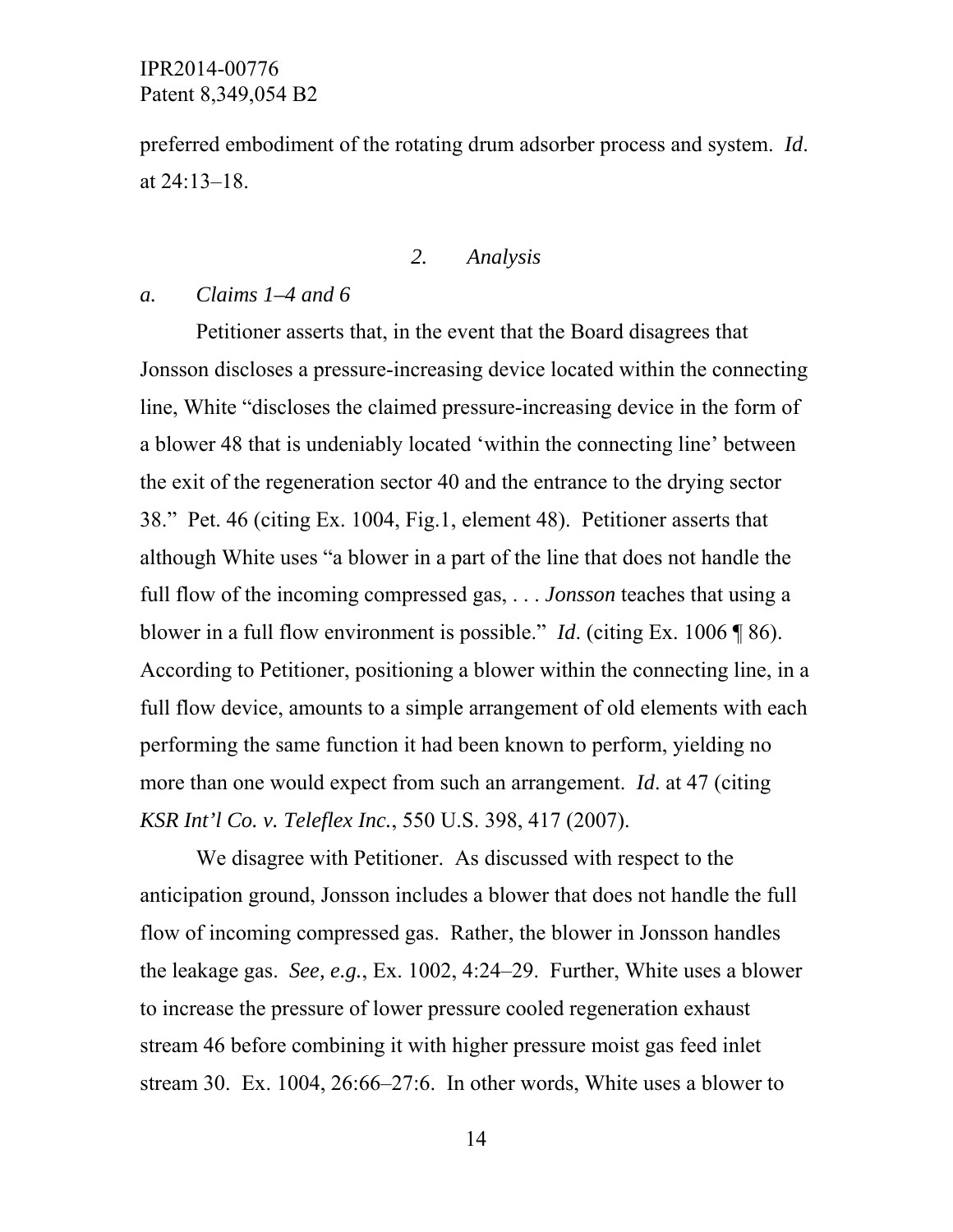facilitate a step unique to its partial flow system, i.e., combining the gas stream diverted to pass through the regeneration sector with the gas stream that did not pass through the regeneration sector, before the combined stream reaches the adsorption (drying) sector. Therefore, Petitioner has not established that it would have been obvious to modify Jonsson to include a blower within the connecting line, as Jonsson's system did not include the step of combining the two partial flows disclosed in White. *See KSR*, 550 U.S at 418 (Obviousness must be supported by some articulated reasoning with some underpinning.).

Accordingly, we determine that Petitioner has not established a reasonable likelihood of prevailing on its assertion that claims 1–4 and 6 would have been obvious over the combination of Jonsson and White under  $§ 103(a).$ 

### *b. Claims 12, 13, 19, and 20*

Claims 12 and 13 depend from independent claim 1, and claims 19 and 20 depend from independent claim 15. Petitioner asserts that White discloses an additional limitation of claims 12 and 13, i.e., a controller for controlling the speed of the pressure device, as well as an additional limitation of claims 19 and 20, i.e., the manner of starting the step of rotating the adsorption chamber. Pet. 47. For these dependent claims, Petitioner does not rely on White to cure deficiencies of Jonsson with respect to the limitations of independent claims 1 and 15.

As set forth above, Petitioner has not established that Jonsson discloses all of the limitations of claims 1 and 15. Accordingly, we determine that the record before us does not establish a reasonable likelihood that Petitioner would prevail in establishing that claims 12 and 13, which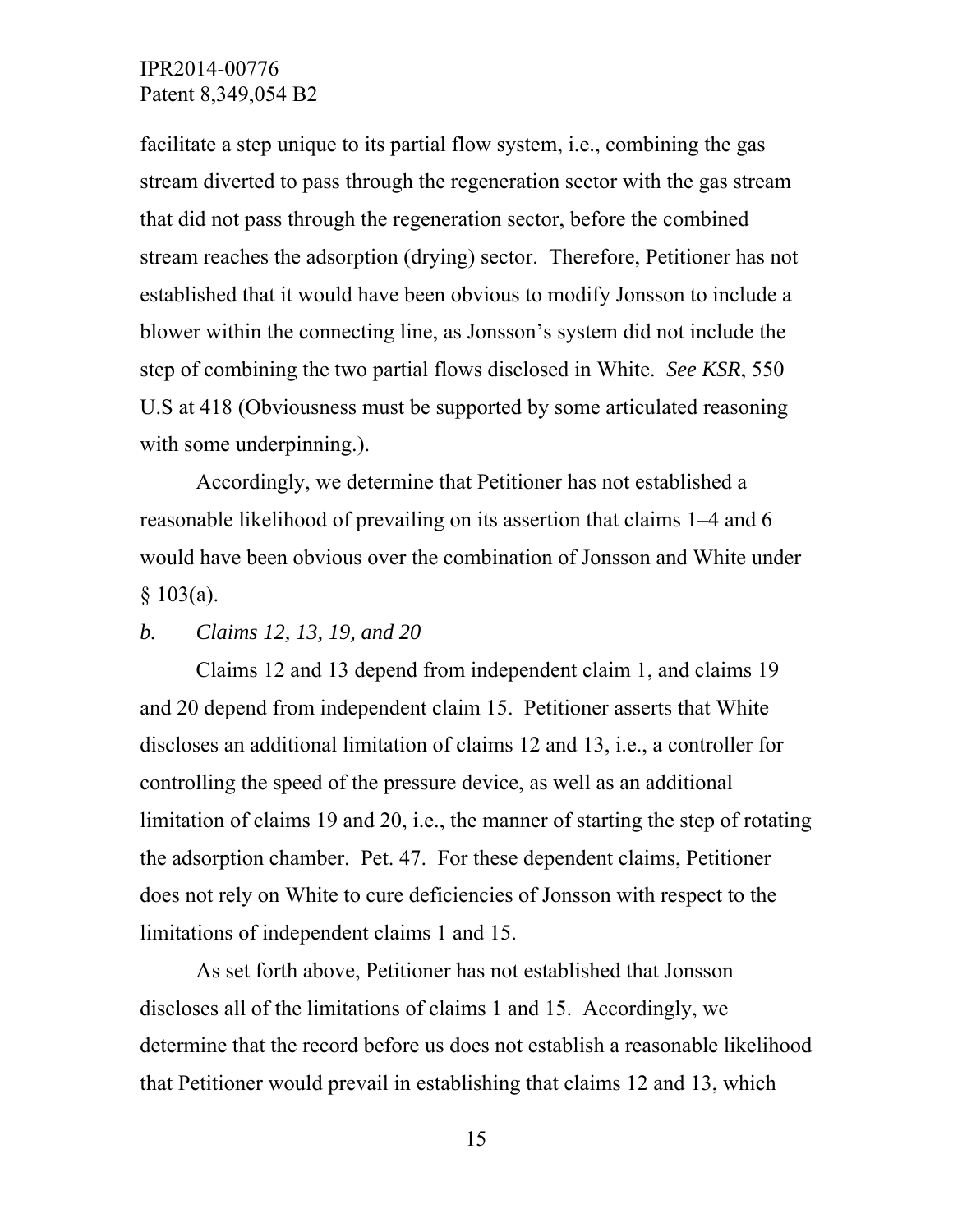depend from claim 1, and claims 19 and 20, which depend from claim 15, would have been obvious over the combination of Jonsson and White under  $$103(a).$ 

# *E. Obviousness of Claims 7, 16, and 18 over Jonsson (Ex. 1002) and Dunne (Ex. 1005)*

 Petitioner contends that claims 7, 16, and 18 are rendered obvious by the combination of Jonsson and Dunne. Pet. 49–51.

### *1. Dunne*

Dunne discloses a gas purification method and apparatus to remove impurities from a gas feed stream after compression of the gas feed stream. Ex. 1005 ¶ 1. "[A] heated compressed gas is sent through a regeneration sector of a rotary adsorber to remove impurities from the regeneration sector . . . [and] to produce a stream of compressed gas containing these impurities." *Id*. at ¶ 9. The contaminated stream of compressed gas is cooled in a condenser, where a portion of contaminants is condensed from the stream and is removed. *Id*. The resulting cooled stream of compressed gas is passed to an adsorption sector of the rotary adsorber, "wherein a further quantity of contaminants is removed from the compressed gas to produce a purified compressed gas product." *Id*.

# *2. Analysis*

*a. Claim 7* 

Claim 7 depends from independent claim 1 and further recites "wherein the pressure-increasing device (18) is a radial compressor having a ring diffuser  $(121)$ ." Ex. 1001, 14:57–58. Petitioner asserts that a person of ordinary skill in the art at the time the invention was made who read Dunne's teaching that "the stream going to the adsorption zone needs to be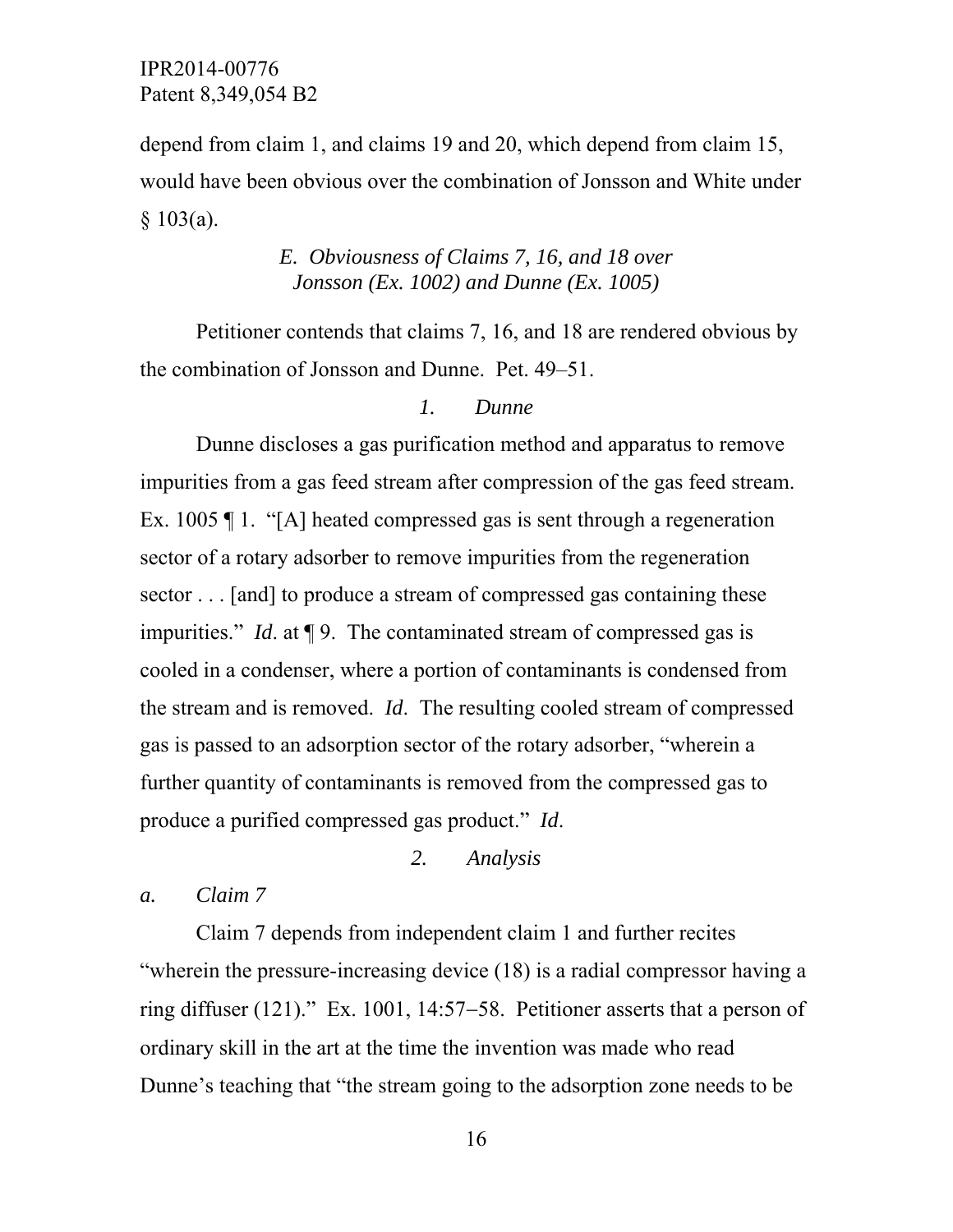compressed prior to contacting the adsorbent wheel," Pet. 49 (citing Ex. 1005 ¶ 26), "would have envisaged the entire range of pressure device types, small as it was (and is), as being viable options, including fans, blowers, and compressors," *id.* (citing Ex. 1006 ¶ 97). According to Petitioner, "a radial compressor would have been equally present among the array of available pressure device choices inspired by the above-quoted passage from *Dunne*." *Id.* at 50. Petitioner also asserts that Dunne "discloses that the compressor may be placed anywhere along the connecting line," such that a person of ordinary skill in the art would have understood that a radial compressor "might be positioned at the end of the connecting line such that the pressure side is in direct communication with the intake to the drying sector." *Id*.

Even if it was possible that a person of ordinary skill in the art at the time of the invention could have substituted a radial compressor for Jonsson's blower, what is missing from the Petition is an identification of some reason to modify the location and function of Jonsson's blower so as to yield the claimed invention, wherein a pressure-increasing device is provided within the connecting line to increase pressure of the gas flowing from the second discharging line to the second feeding line. *See* Prelim. Resp. 35–40.

Accordingly, we determine that Petitioner has not established a reasonable likelihood of prevailing on its assertion that claim 7 would have been obvious over the combination of Jonsson and Dunne under § 103(a).

### *b. Claims 16 and 18*

 Claims 16 and 18 depend from independent claim 15. Petitioner relies on Dunne to address additional limitations of these dependent claims. However, Petitioner has not established, nor do we find, that Dunne cures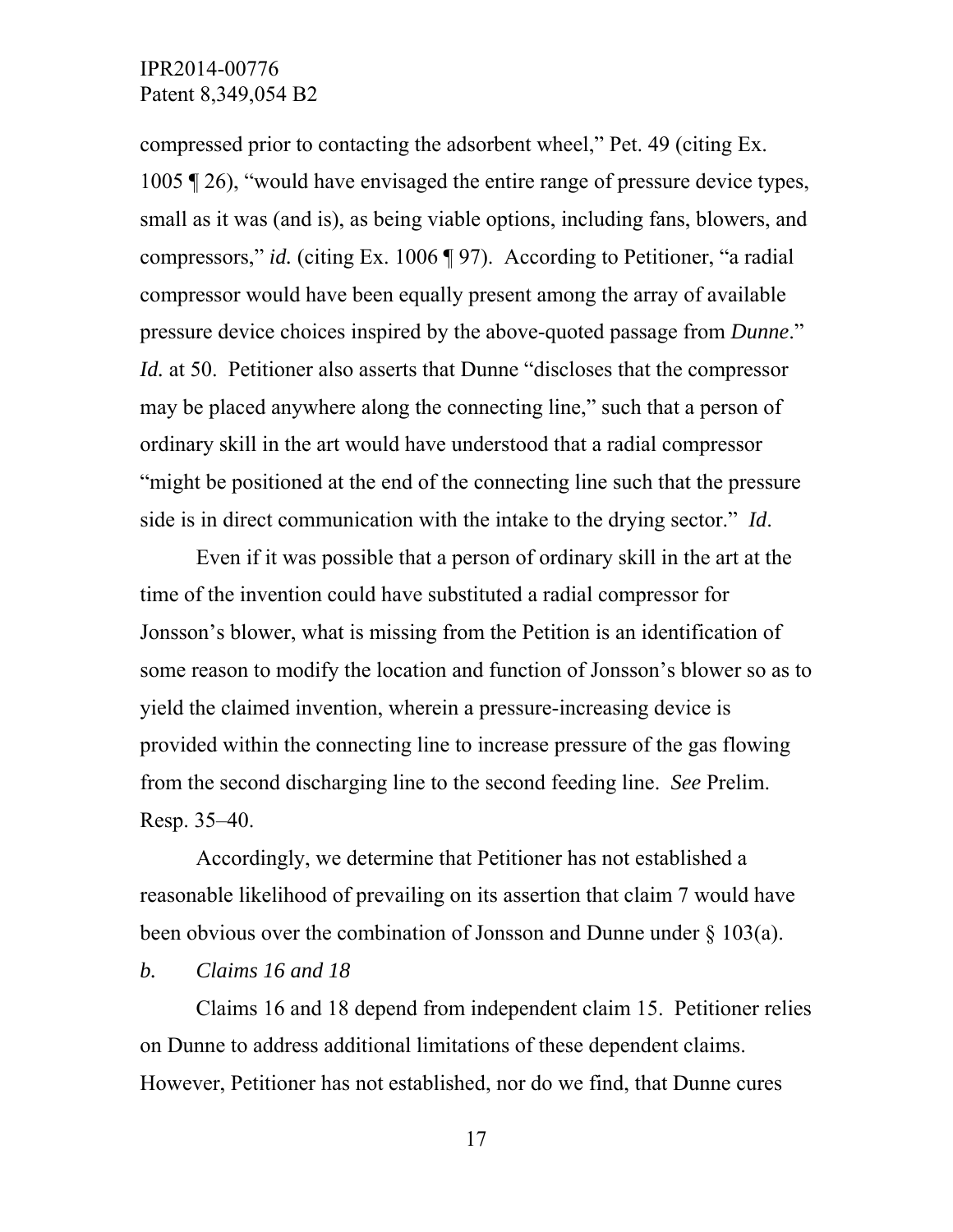the deficiencies of Jonsson with respect to the limitations of claim 15, as discussed in the anticipation ground.

Thus, for the same reasons discussed regarding the anticipation ground for independent claim 15, we determine Petitioner has not made a sufficient showing, on the current record, that the combination of Jonsson and Dunne teaches or suggests the invention of claims 16 and 18, which depend from claim 15. Accordingly, we determine that Petitioner has not established a reasonable likelihood of prevailing on its assertion that dependent claims 16 and 18 would have been obvious over the combination of Jonsson and Dunne under § 103(a).

# *F. Obviousness of Claims 8–11 over Jonsson (Ex. 1002), White (Ex. 1004), and Dunne (Ex. 1005)*

Claims 8–11 depend from independent claim 1. Petitioner contends that claims 8–11 are rendered obvious by the combination of Jonsson, White and Dunne. Pet. 52–53. Petitioner relies on the same rationale for combining Jonsson with White and Dunne as discussed regarding the obviousness grounds involving the combination of Jonsson and White and the combination of Jonsson and Dunne previously discussed. *Id*.

For the same reasons discussed regarding each of the grounds combining Jonsson with White and Jonsson with Dunne, we determine Petitioner has not made a sufficient showing, on the current record, that the combination of Jonsson, White, and Dunne teaches or suggests the invention of claims 8–11, which depend from claim 1. Accordingly, we determine that Petitioner has not established a reasonable likelihood of prevailing on its assertion that dependent claims 8–11 would have been obvious over the combination of Jonsson, White, and Dunne under § 103(a).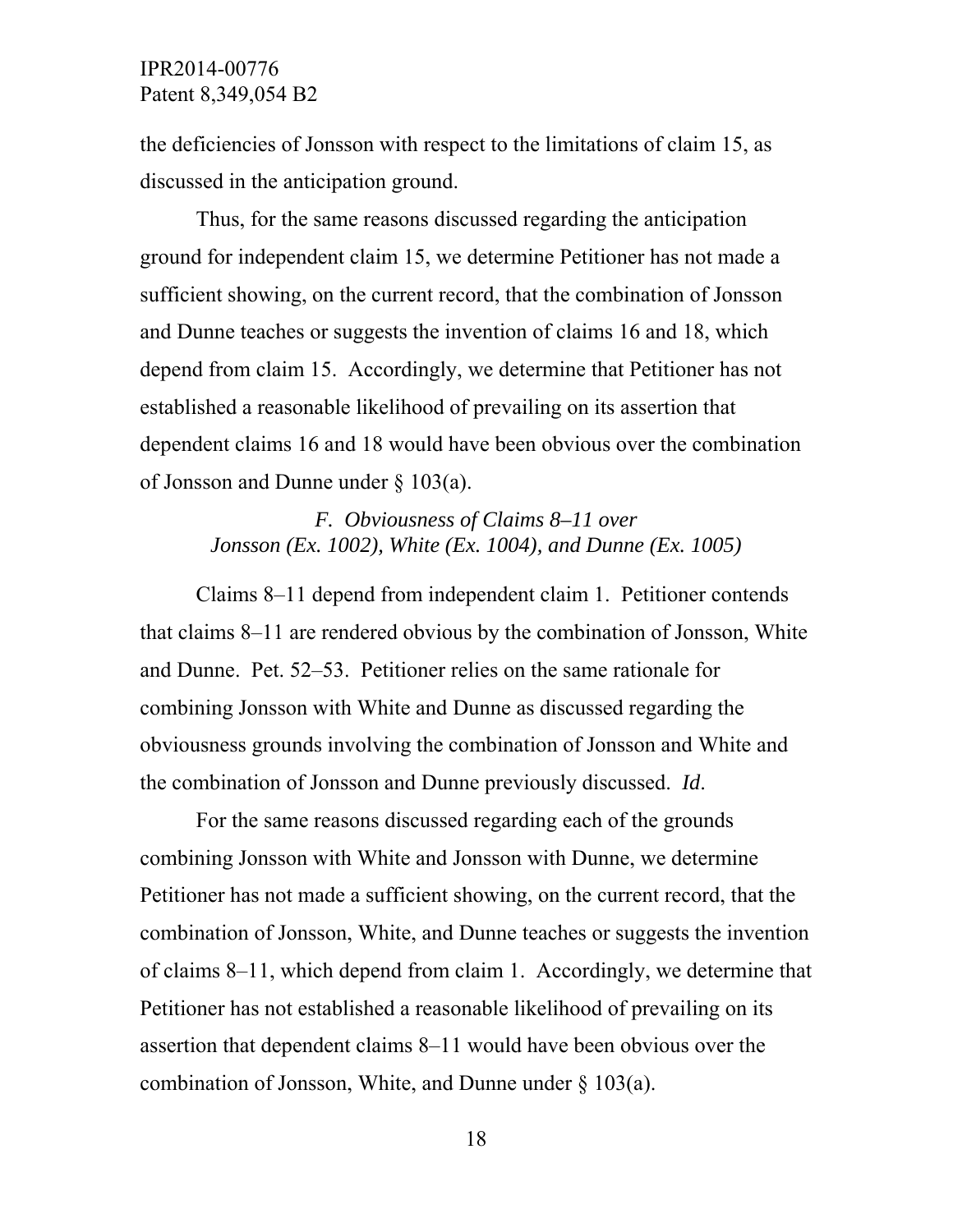# *G. Obviousness of Claims 5 and 14 over Jonsson (Ex. 1002), White (Ex. 1004), and Vertriest (Ex. 1003)*

 Claims 5 and 14 depend from independent claim 1. Petitioner contends that claims 5 and 14 are rendered obvious by the combination of Jonsson, White, and Vertriest. Pet. 53–54. Petitioner relies on White as disclosing a pressure increasing device provided within the connecting line, as required by independent claim 1. *Id*. at 53. Petitioner relies on Vertriest as disclosing the use of the input compressor's onboard condenser, as set forth in further limitations of claims 5 and 14. *Id*. According to Petitioner, the rationale for combining Jonsson with White and Vertriest is the same as discussed previously regarding the combination of Jonsson and White and the combination of Jonsson and Vertriest. *Id*.

For the same reasons discussed regarding each of the grounds combining Jonsson with White and Jonsson with Vertriest, we determine Petitioner has not made a sufficient showing, on the current record, that the combination teaches or suggests the inventions of claims 5 and 14, which depend from claim 1. Accordingly, we determine that Petitioner has not established a reasonable likelihood of prevailing on its assertion that dependent claims 5 and 14 would have been obvious over the combination of Jonsson, White, and Vertriest under § 103(a).

# III. CONCLUSION

We conclude Petitioner has not demonstrated a reasonable likelihood that it would prevail in showing that any claim of the '054 patent is unpatentable based upon any of the asserted grounds.